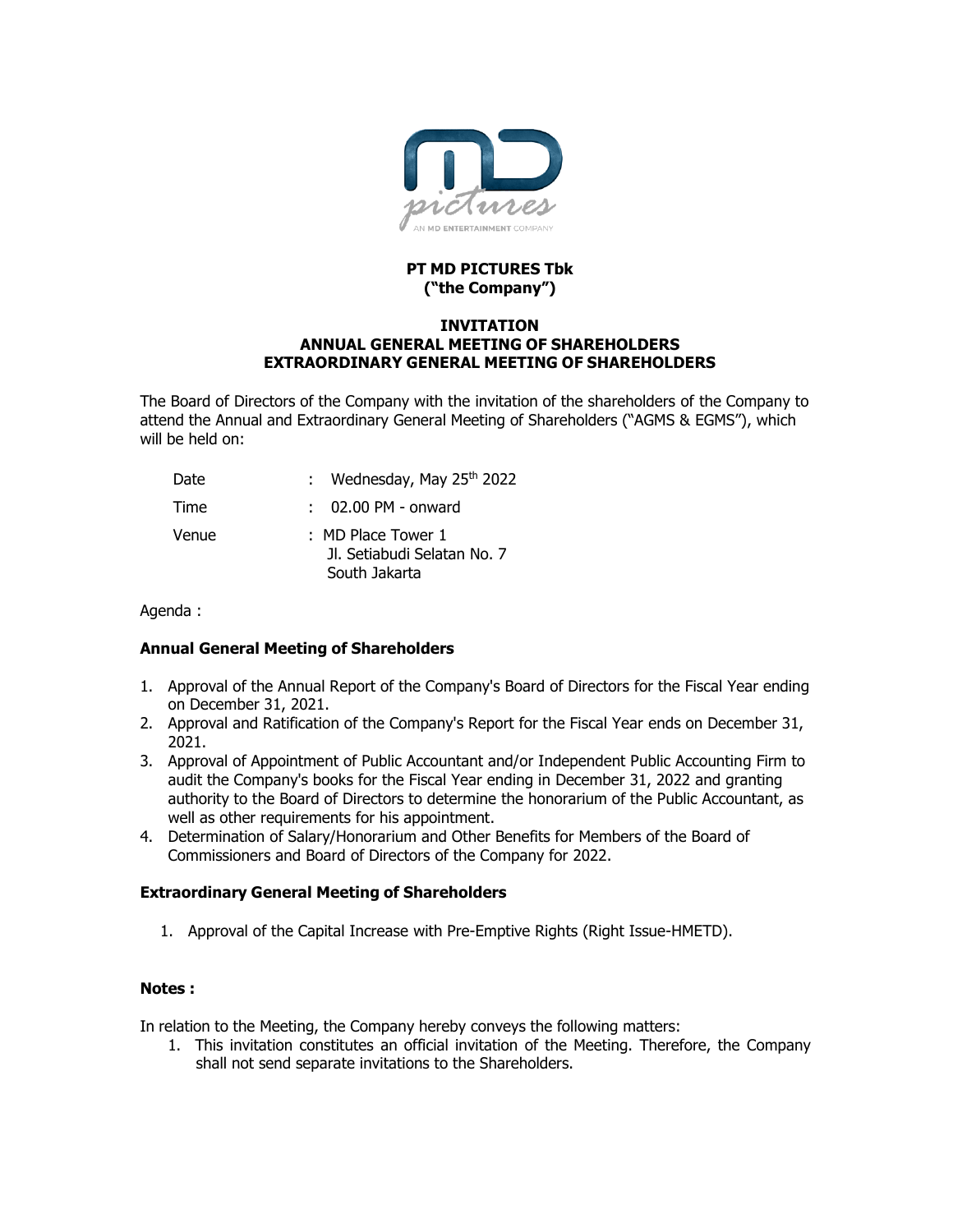- 2. Pursuant to Article 23 paragraph (2) of OJK Regulation No. 15/POJK.04/2020 concerning the Planning and Holding of General Meetings of Shareholders of Public Companies ("POJK GMS"), Shareholders who are entitled to attend and vote in the Meeting are thosewhose names are recorded in the Shareholders Register of the Company or in the securities account at The Indonesian Central Securities Depository ("KSEI") on Wednesday, April 27<sup>th</sup>, 2022, at 4 pm.
- 3. The Meeting will be held electronically by considering the prevention of infection of Corona Virus Disease 2019 ("Covid-19") pursuant to the Decree of Minister of Health of the Republic of Indonesia No. HK.01.07/MENKES/382/2020 dated June 19, 2020 on Health Protocol for the People in Public Places and Public Facility for the Prevention and Control of Covid-19, and any applicable provisions and regulations.
- 4. Accordingly, the implementation of the Meeting will be conformed as follows:
	- a. The Shareholders may only attend in the Meeting electronically or grant their power of attorney via the Electronic General Meeting System Facility of KSEI ("eASY.KSEI") with the following procedures:
		- 1) The Shareholders shall be previously registered in the Facility of Securities Ownership Reference of KSEI ("AKSes KSEI"). If the Shareholders are not registered, the Shareholders are kindly requested to register in the website [https://akses.ksei.co.id.](https://akses.ksei.co.id/)
		- 2) For registered Shareholders, the proxy is provided at eASY.KSEI in the website https://easy.ksei.co.id ("e-Proxy").
		- 3) The Shareholders may declare their proxy and votes, modify the appointment of the Attorney and/or the votes for the agenda of theMeeting, or revoke the proxy since the date of the Invitation of the Meetinguntil 1 (one) business day prior to the date of the Meeting, at 12.00 WIB.
	- b. The registration process for Shareholders who will attend the Meeting electronically to give e-voting through eASY.KSEI should pay attention to the following matters:
		- 1) The Shareholders mentioned below must register their attendance electronically in eASY.KSEI on the date of the Meeting from 11.00 until 13.00 WIB:
			- a) Local individual Shareholders who have not provided their attendance declaration or proxy in eASY.KSEI until the specified time limit and intend to attend the Meeting electronically.
			- b) Local individual Shareholders who have provided their attendance declaration but have not submitted their vote in eASY.KSEI until the specified time limit and intend to attend the Meeting electronically.
			- c) Proxy from the Shareholders who have granted power of attorney to the Independent Representative or Individual Representative but have not submitted their vote in eASY.KSEI until the specified time limit.
			- d) Proxy from the Shareholders who have granted power of attorney to participant/intermediary (Custodian Bank or Securities Company) and have submitted their vote in eASY.KSEI until the specified time limit.
		- 2) Shareholders who have granted an attendance declaration or proxy to the Independent Representative or Individual Representative and have submitted their vote for the Meeting agenda in eASY.KSEI until the specified time limit, then such Shareholder/the Proxy is not required to register attendance electronically in eASY.KSEI.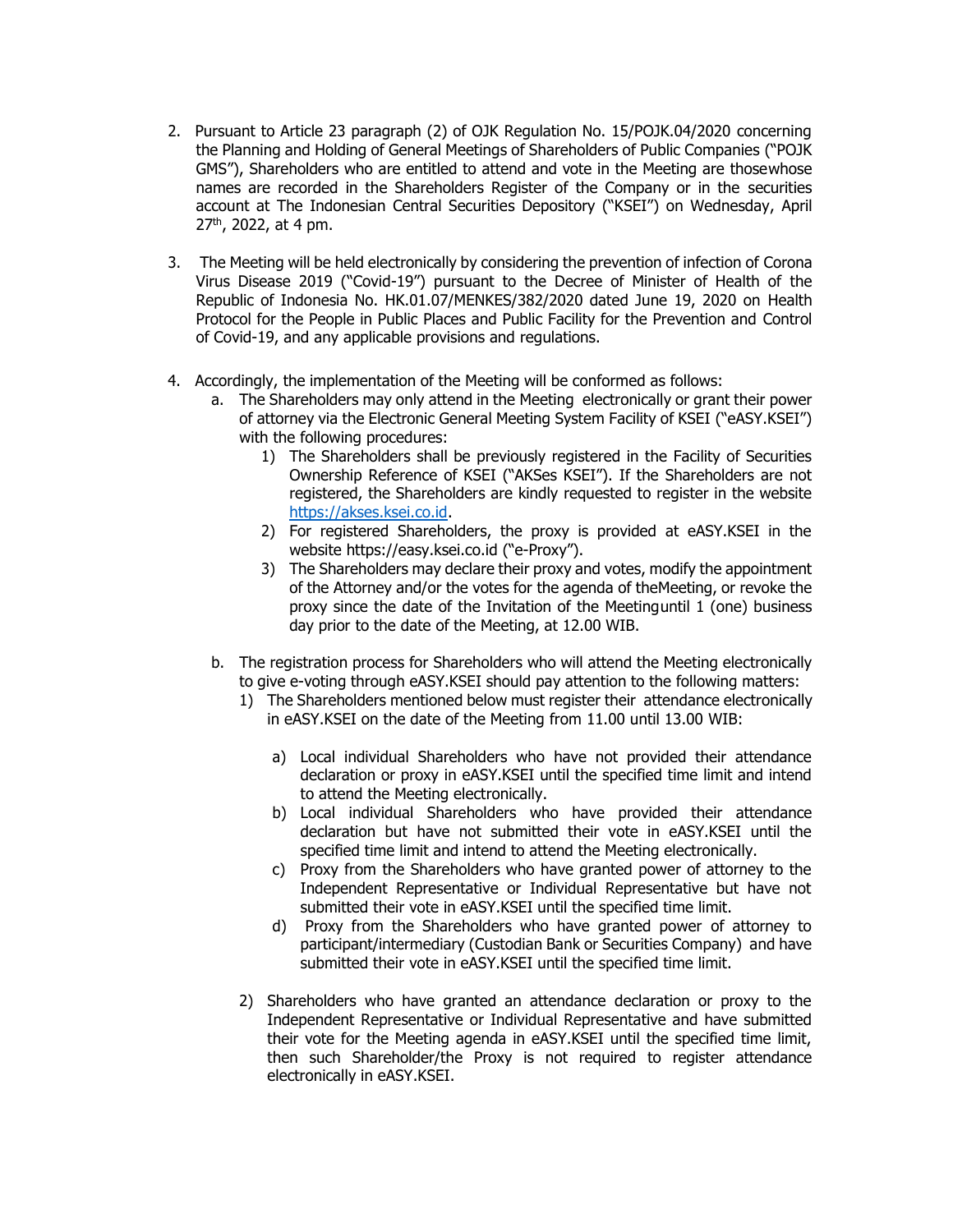- 3) Any delay or failure in the electronic registration process for any reason will result in the Shareholders or their Proxy unable to attend the Meeting electronically, and their share ownership will not be calculated as the attendance quorum.
- 4) Guidelines for registration, use and explanation concerning eASY.KSEI and AKSes KSEI are available on https://easy.ksei.co.id and/or [https://akses.ksei.co.id.](https://akses.ksei.co.id/)
- c. Exempted from previous provision, Shareholders with the scripted shares may attend the Meeting physically by satisfying following guidance:
	- 1) Shareholders are recommended to attend and represented by their proxies with the following provisions:
		- a) Shareholders grant their power of attorney to Independent Representative.
		- b) The format of Power of Attorney may be downloaded in the Company's website. The fully completed Power of Attorney must be delivered to the Share Registrar (Biro Administrasi Efek/"BAE") of the Company, Kirana Boutique Office, Jl. Kirana Avenue Blok F3 No.5, Kelapa Gading - Jakarta Utara 14250, latest 3 (three) days before meeting.
	- 2) Attending Shareholders (or their proxy) are requested to bring and submit a copy or valid identification to the registration officer before entering the Meeting room.
	- 3) Legal Entity Shareholders are requested to bring a complete copy of their latest Articles of Association, attached with the latest Deed of the current composition of the Board of Directors and the Board of Commissioners.
	- 4) Shareholders (or their Proxy) shall follow and pass the security and health protocol available in the Meeting venue, as follows:
		- a) Having a Covid-19 PCR Swab Test (negative) Statement issued from a doctor, hospital, public health center or clinic with specimen collection date no more than 1 (one) calendar day before the Meeting.
		- b) Wearing medical mask that cover nose and mouth up to chin during the activity in the area and Meeting venue.
		- c) Having body temperature not more than 37.3°C according to the detection and monitoring.
		- d) Following the direction of the Meeting Committee on implementing the physical distancing policy, either before, on, or after the end of the Meeting. Therefore, for physical-distancing purpose, the Meeting Committee may limit the capacity of the Meeting room.
		- e) Following the procedure and protocol for the prevention of the spread or infection of Covid-19 as may be enforced by the Company.
- d. In order to support the prevention and control of Covid-19, the Company shall:
	- 1) Not provide any souvenirs, food and beverages.
	- 2) Re-announce to the Shareholders in the event of any change and/or additional